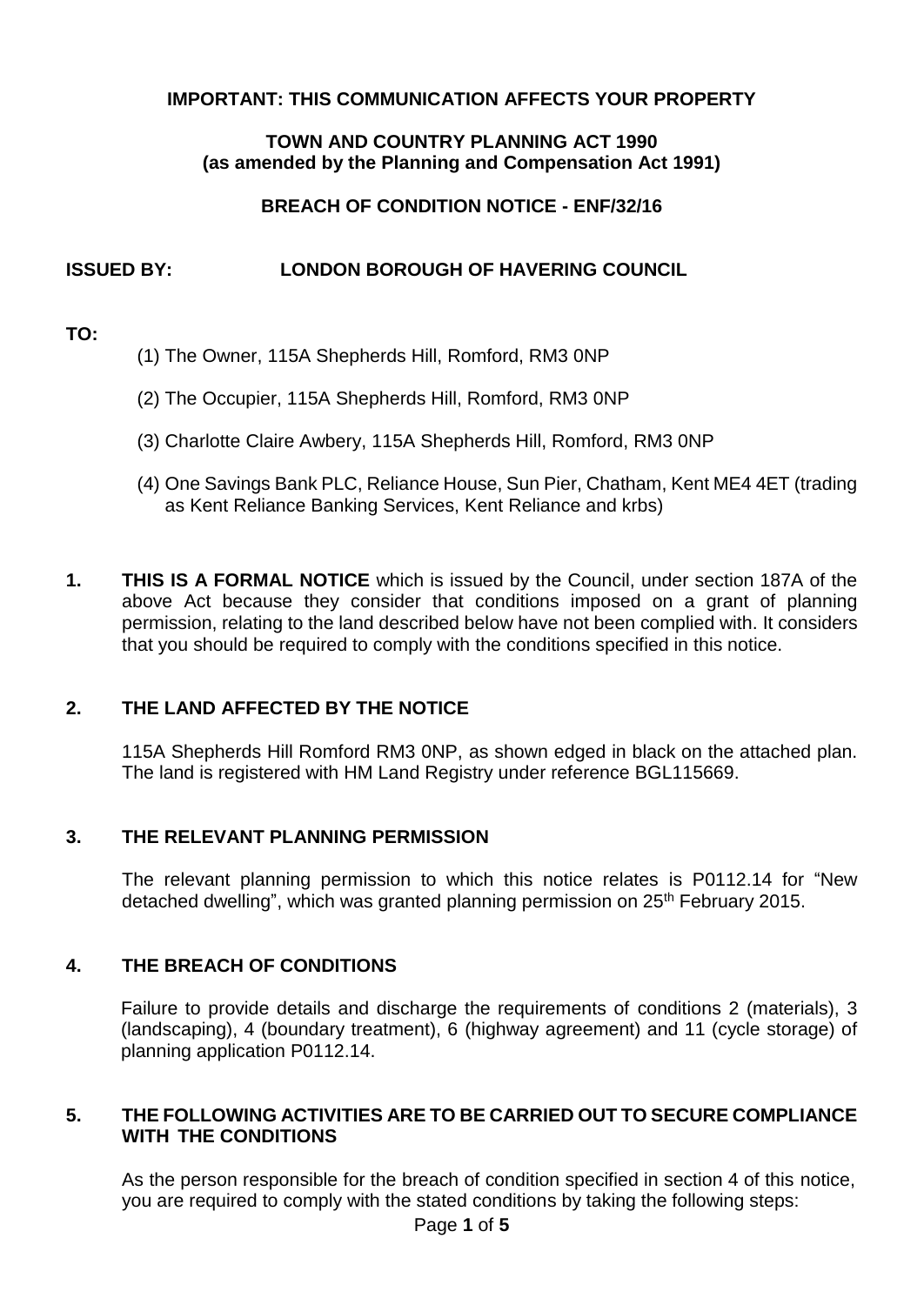- (1) Submit a valid application and fee to discharge the requirements of each of the following conditions of application P1717.14:
	- 2 Before any of the development hereby permitted is commenced, samples of all materials to be used in the external construction of the building(s) shall be submitted to and approved in writing by the Local Planning Authority and thereafter the development shall be constructed with the approved materials.

 Reason: To ensure that the appearance of the proposed development will harmonise with the character of the surrounding area and comply with Policy DC61 of the Development Control Policies Development Plan Document.

 3 No development shall take place until there has been submitted to and approved by the Local Planning Authority a scheme of hard and soft landscaping, which shall include indications of all existing trees and shrubs on the site, and details of any to be retained, together with measures for the protection in the course of development. All planting, seeding or turfing comprised within the scheme shall be carried out in the first planting season following completion of the development and any trees or plants which within a period of 5 years from completion of the development die, are removed or become seriously damaged or diseased shall be replaced in the next planting season with others of a similar size and species, unless otherwise agreed in writing by the local Planning Authority.

 Reason: In accordance with Section 197 of the Town and Country Planning Act 1990 and to enhance the visual amenities of the development, and that the development accords with the Development Control Policies Development Plan Document Policy DC61.

 4 Prior to the commencement of the development hereby approved, details of all proposed walls, fences and boundary treatment shall be submitted to, and approved in writing by, the Local Planning Authority. The boundary development shall then be carried out in accordance with the approved details and retained permanently thereafter to the satisfaction of the Local Planning Authority.

 Reason: To protect the visual amenities of the development and to prevent undue overlooking of adjoining properties and in order that the development accords with Policies DC61 and DC63 of the LDF Development Control Policies Development Plan Document.

 6 The necessary agreement, notice or licence to enable the proposed alterations to the Public Highway shall be entered into prior to the commencement of the development. The development hereby permitted shall not be carried out otherwise than in complete accordance with the approved plans (as set out on page one of this decision notice).

 Reason: The Local Planning Authority consider it essential that the whole of the development is carried out and that no departure whatsoever is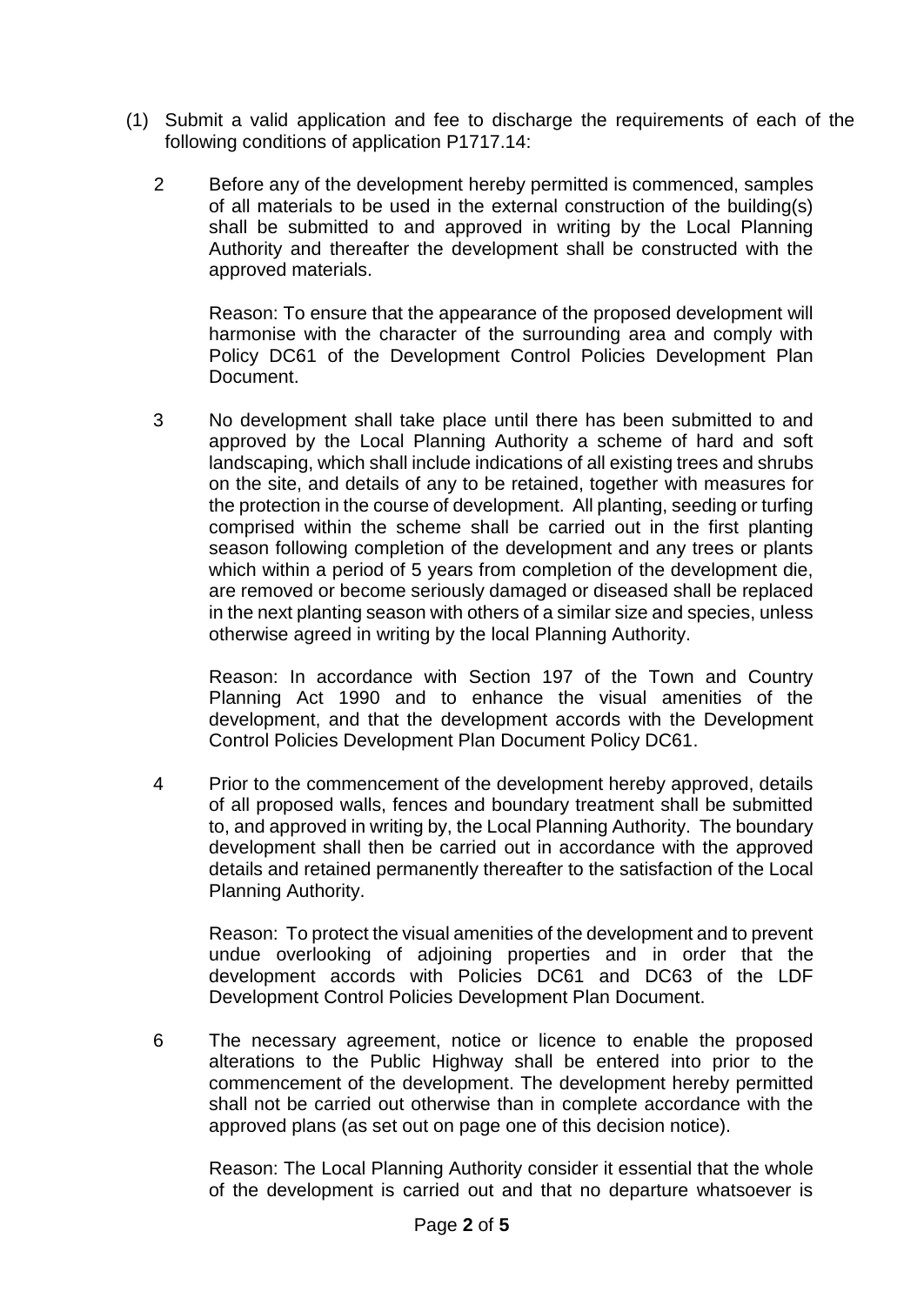made from the details approved, since the development would not necessarily be acceptable if partly carried out or carried out differently in any degree from the details submitted. Also, in order that the development accords with Development Control Policies Development Plan Document Policy DC61.

 11 Prior to completion of the works hereby permitted, cycle storage of a type and in a location previously submitted to and agreed in writing by the Local Planning Authority shall be provided and permanently retained thereafter.

 Reason: In the interests of providing a wide range of facilities for non-motor car residents, in the interests of sustainability.

 **Time for compliance**: 28 days from the effective date of this notice, beginning with the day on which the notice is served on you.

# **6. WHEN THIS NOTICE TAKES EFFECT**

 This notice takes effect **immediately** it is served on you or you receive it by postal delivery.

Dated: **11th February 2022** 

Signed**:** 

Parid Coline

**David Colwill** 

Position**:** Team Leader**,** Planning Enforcement

# **Authorised Officer**

On behalf of: The Mayor and Burgesses of the London Borough of Havering, Town Hall, Main Road, Romford, RM1 3BD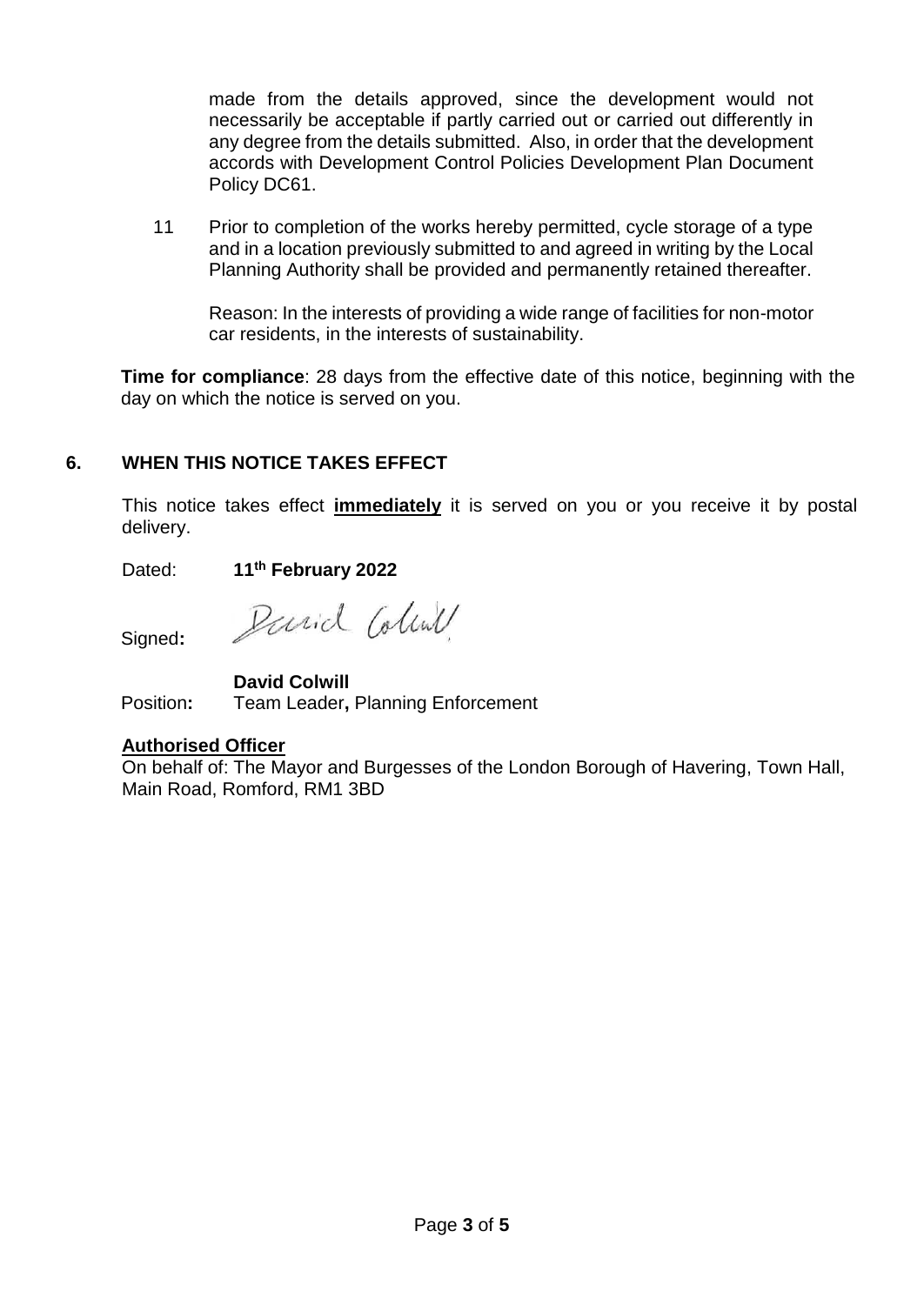#### **WARNING**

## **THERE IS NO RIGHT OF APPEAL AGAINST THIS NOTICE**

 It is an offence to contravene the requirements stated in paragraph 5 of this notice after the end of the compliance period. You will then be at risk of immediate prosecution in the Magistrates Court for which the maximum penalty is £2,500 for a first offence and for any subsequent offence. If you are in any doubt about what this notice requires you to do, you should get in touch immediately with **Samuel Cadman, Planning Enforcement Officer, Town Hall, Main Road, Romford, RM1 3BD (01708 433 758).** 

 If you need independent advice about this notice, you are advised to contact urgently a lawyer, planning consultant or other professional adviser specialising in planning matters. If you wish to contest the validity of the notice, you may only do so by an application to the High Court for judicial review. A lawyer will advise you on what this procedure involves.

### **DO NOT LEAVE YOUR RESPONSE TO THE LAST MINUTE**